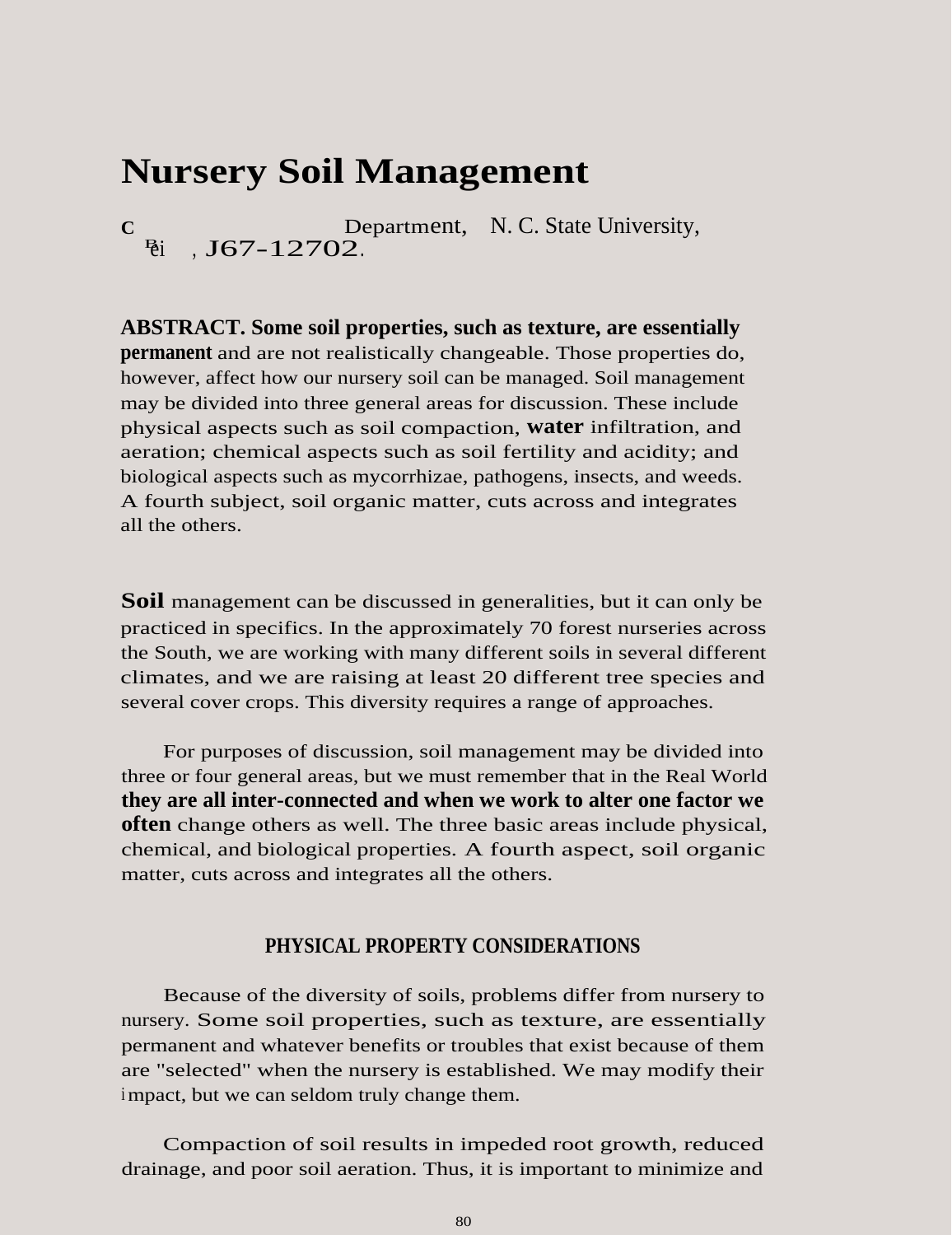correct it. Some compaction is unavoidable because of the extensive traffic in a nursery. However, its impact con be greatly reduced. Prevention is possible by ensuring that all vehicles use only the roads and paths between beds. Even one diagonal pass by a tractor across a field during lifting is likely to have an obvious effect on the next crop, whether it be seedlings or cover crop. In most soils, even with careful traffic management, they eventually become compacted beneath the beds and some subsoiling or ripping is required. Of importance when fracturing compacted soil is that the soil be as dry, and thus as brittle, as possible. Working in wet soil is a waste of both time and resources. Often it is necessary to rip or subsoil compacted areas in two directions. The second direction should be between 45 and 60 degrees to the first for both optimum effect and least wear and tear on both equipment and personnel.

Surface drainage is very important and, because of the slight slopes of most nursery fields, minor changes in surface configuration can occur unnoticed. These often result in the formation of a very shallow saucer-like depression that occupies a major area in the middle of a field. As a consequence, surface drainage is restricted and the soil in such an area tends to be wet much of the time. The use of a land plane can easily correct such problems, if they are properly diagnosed. They are most easily seen when the field is bare, such as following fumigation **or after lifting.**

#### **CHEMICAL PROPERTY CONSIDERATIONS**

Fertilizers and lime are not the only things added to the soil that **can have marked effects on the chemical properties.** All nurseries use irrigation. Water quality is a variable that affects both soil fertility and acidity, and should be taken into consideration when initially establishing a nursery and annually when developing a fertility **management plan. The effects may vary from leaching of nutrients below the rooting depth to the addition of needed nutrients or unwanted salts.** These salts may increase or decrease soil acidity and they may be concentrated enough to put the young seedlings under an osmotic stress. In a few cases, it has been necessary to either install water treatment equipment or relocate the nursery. The source of water can be either surface or subsurface. Wells have the advantages of being reasonably consistent in quality, hopefully dependable in supply, and free of weed seeds and sediment. Surface water sources, although usually less expensive than wells to develop, may have problems with consistent quality, dependable supply, and the carrying of weed seeds and sediment.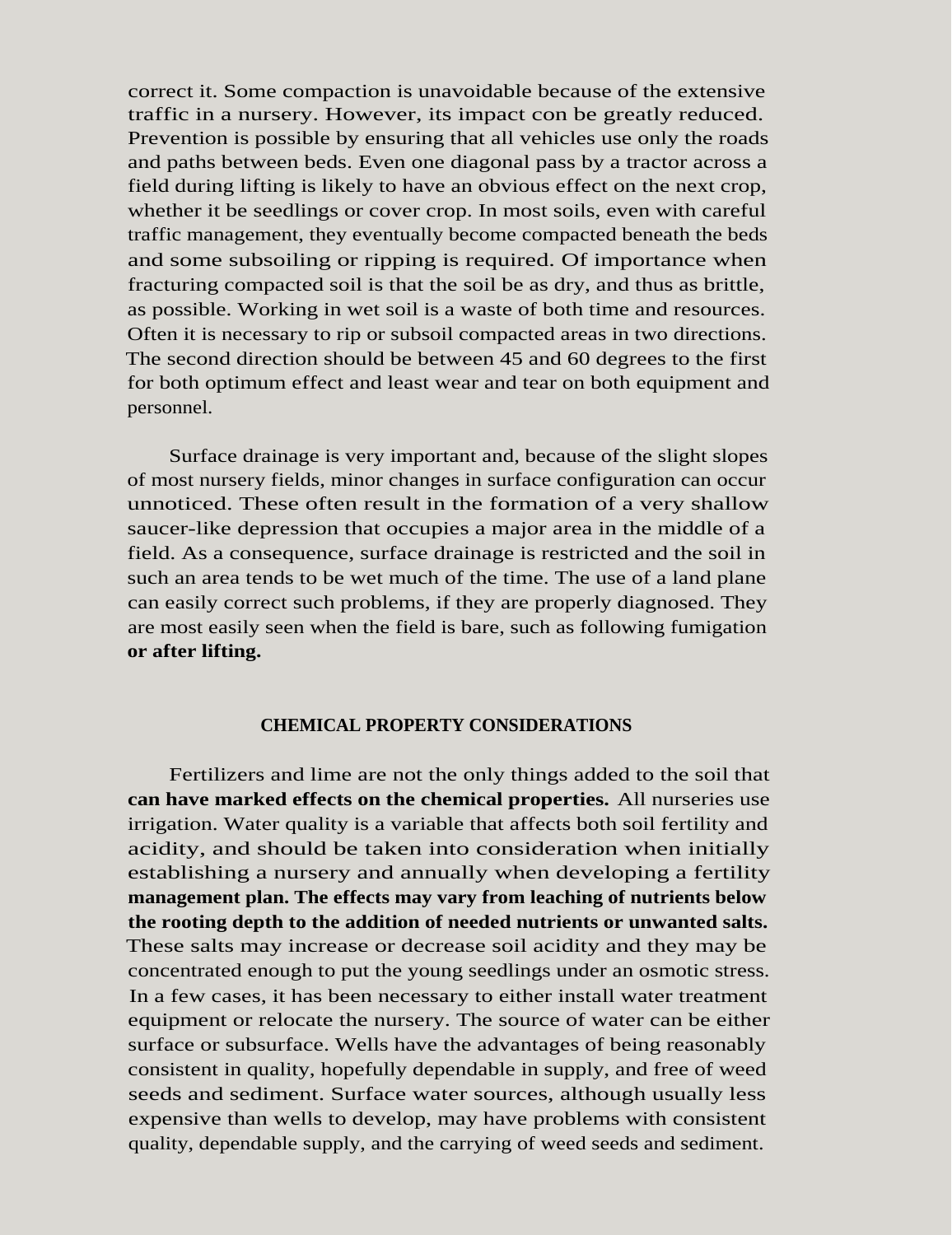Like organic matter, soil fertility is always declining. Consequently, we must plan for maintaining fertility through proper applications of fertilizer or lime at appropriate times throughout the growing season. Unlike organic matter, even the temporary lack of lime or fertilizer is usually obvious. Not only the amount and timing of nutrient applications are important, but the form of nutrient can be very important. For example, when the total N supply is held constant, most species of trees seem to be able to use the ammonium form of nitrogen more effectively than the nitrate form (Table 1).

| Family        | $Nitro$ <sup>2</sup> en form<br>All ammonium ammonium nitrate All nitrate |      |                  | Average |
|---------------|---------------------------------------------------------------------------|------|------------------|---------|
|               | 39.8                                                                      | 36.5 | $(gm)$ -<br>17.8 | 31.4    |
|               |                                                                           |      |                  |         |
| $\mathcal{P}$ | 35.6                                                                      | 36.2 | 10.8             | 27.5    |
| 3             | 38.3                                                                      | 449  | 23.6             | 35.6    |
| Average       | 37.9                                                                      | 39.2 | 17.4             |         |

# **Table 1. Above-ground fresh weight of loblolly pine seedlings as affected by nitrogen form and pine family.**

The data in this table show two things quite clearly. First, **all three families utilize** ammonium better than nitrate, and second, family three is better able to utilize nitrate than the other two families. Even in the case of family three, however, growth with all nitrate is less than 60% of that with ammonium-containing fertilizer. Of importance is the fact that all three families can utilize nitrate when given sufficient ammonium with it. Similar results have been obtained with sweetgum and green ash.

#### **CONSIDERATIONS**

Biological aspects of nursery soil management include both pests and beneficial organisms. Pests include pathogens, insects, and weeds. These are all covered in detail elsewhere in these Proceedings and will be dealt with here only to note that they can be very serious management problems. The directly beneficial organisms include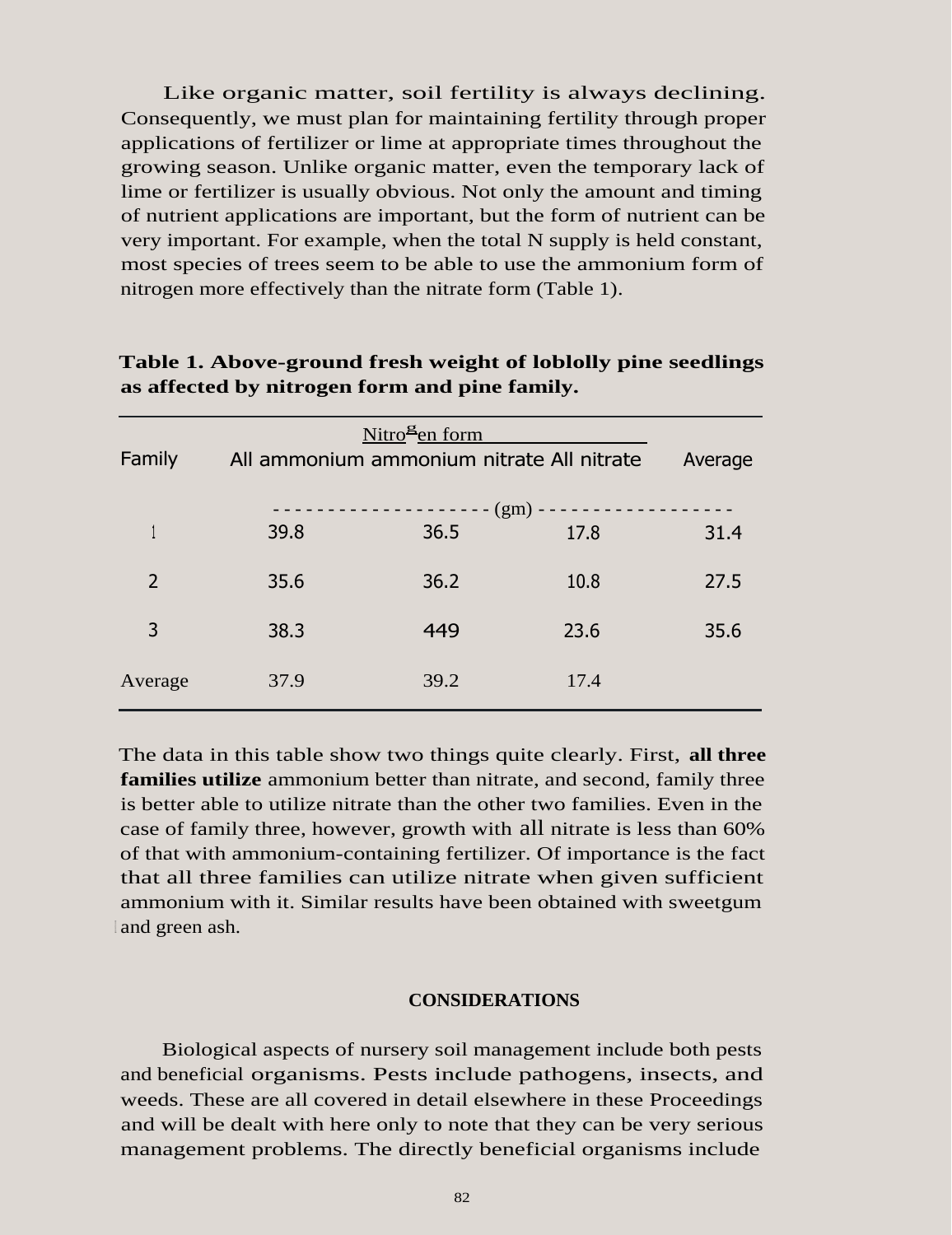mycorrhizal fungi and in the case of a few tree species and some cover crops, nitrogen-fixing bacteria or actinomycetes. Other more subtle, but none-the-less important, beneficial organisms are the myriad of saprophytic microbes that decompose cover crops and added organic materials such as sawdust or bark. The addition of readily-decomposable organic matter results in improved soil structure, increased water-holding capacity (and usually increased water availability), and the suppression of pathogens. This last effect is usually not appreciated since we do not worry about diseases that don't occur. Often there is also an enhancement of mycorrhiza formation. The cause of this benefit has been variously attributed to a better physical environment, the presence of specific hormones, improved soil fertility, or the suppression of other microbes that, if active, would reduce mycorrhiza formation. The only things certain are that it happens and it is very complex.

#### **ORGANIC MATTER CONSIDERATIONS**

Rapid decomposition of organic materials such as cover crops prevent them from permanently affecting the soil organic matter level (Figure 1).



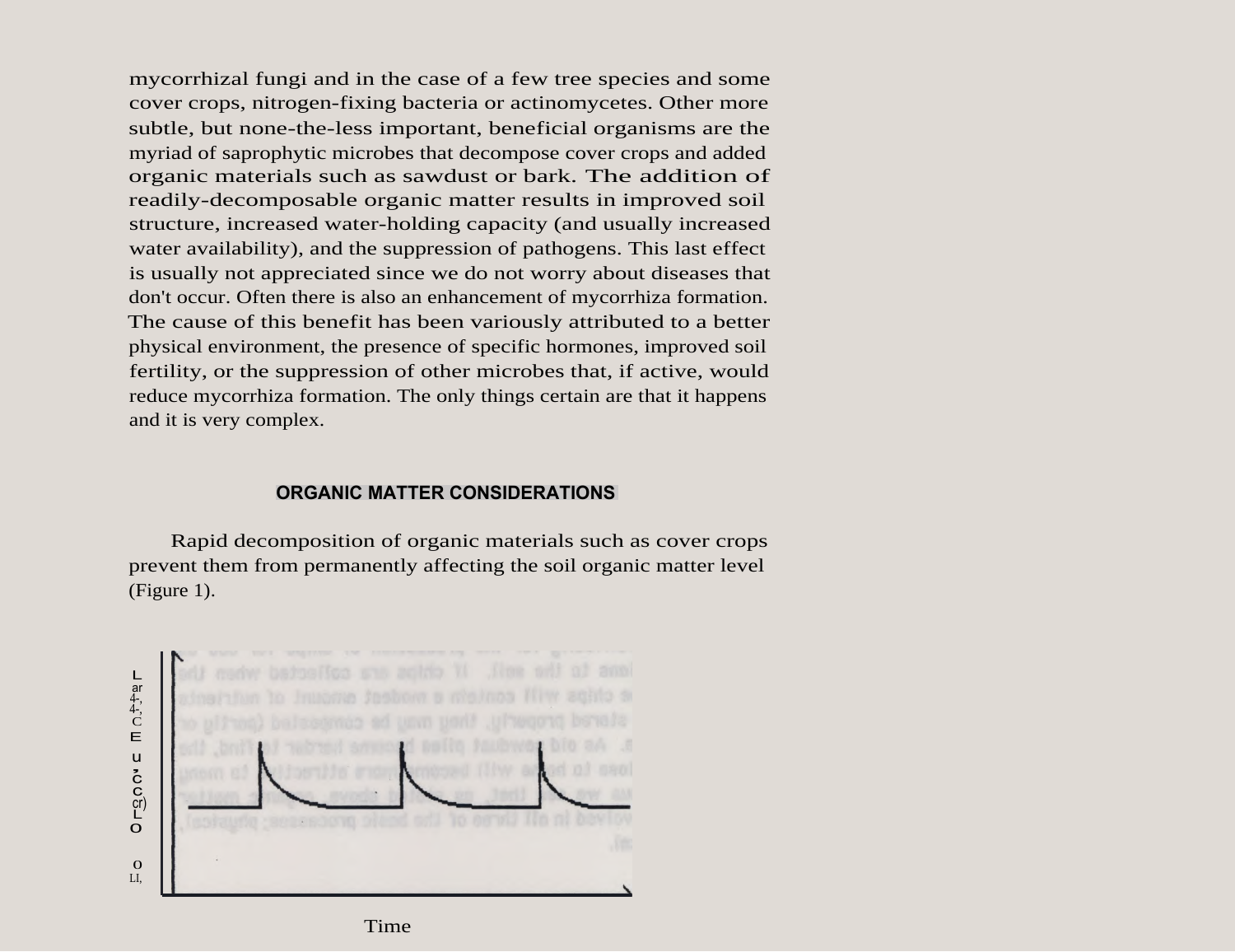amounts of nutrients, they do affect the soil physical properties immediately and eventually, when the cellulose has decomposed, the remaining lignin residues increase the soil's cation exchange capacity (CEC). This, in turn, holds various nutrients in the soil against the leaching forces of rain and irrigation water. An increased CEC also buffers a soil against rapid changes in acidity, and lignin derivatives act as a chelator of iron and will reduce the severity of iron chlorosis. In most soils, the primary source of boron is the organic matter. This is especially true in sandy soils and since many nursery soils are sandy, we find that a low organic matter content frequently leads to a **boron** deficiency.

Some soils are naturally higher in organic matter than others. Unfortunately, the warmer and sandier a soil is the more rapidly the organic matter decomposes. As a consequence of this, nursery managers in the South are constantly looking for sources of sawdust, bark, or other similar residues. One idea that has been mentioned in the past, but is only now catching on, is to use a chipper to produce your own organic matter from low quality trees (green junk). Often, such material is free, is within a very short hauling distance of the nursery, and it can be harvested and transported to the nursery whenever there is slack time. Eventually, I expect some nurserymen will set aside a few acres where they will raise fast-growing, easily-coppiced species (sycamore, cottonwood, etc.) specifically for the production of chips for use as organic matter additions to the soil. If chips are collected when the trees have foliage, the chips will contain a modest amount of nutrients and thus, if piled and stored properly, they may be composted (partly or thoroughly) before use. As old sawdust piles become harder to find, the production of chips close to home will become more attractive to many nursery managers. Thus we see that, as stated above, organic matter added to the soil is involved in all three of the basic processes; physical, chemical, and biological.

## **CONCLUSION**

Nursery soil management has changed, is changing, and will continue to change as we learn more about both the soil and the trees we are growing. As the data in Table 1 show, different families may vary in their response to fertilization. As tree improvement programs continue to provide the nursery manager with seed from families with greater genetic potential, it will be important that each family be given the best opportunity to express that potential. We may eventually develop groups of families that respond similarly to fertilization and provide each **group with its own fertilization schedule.**